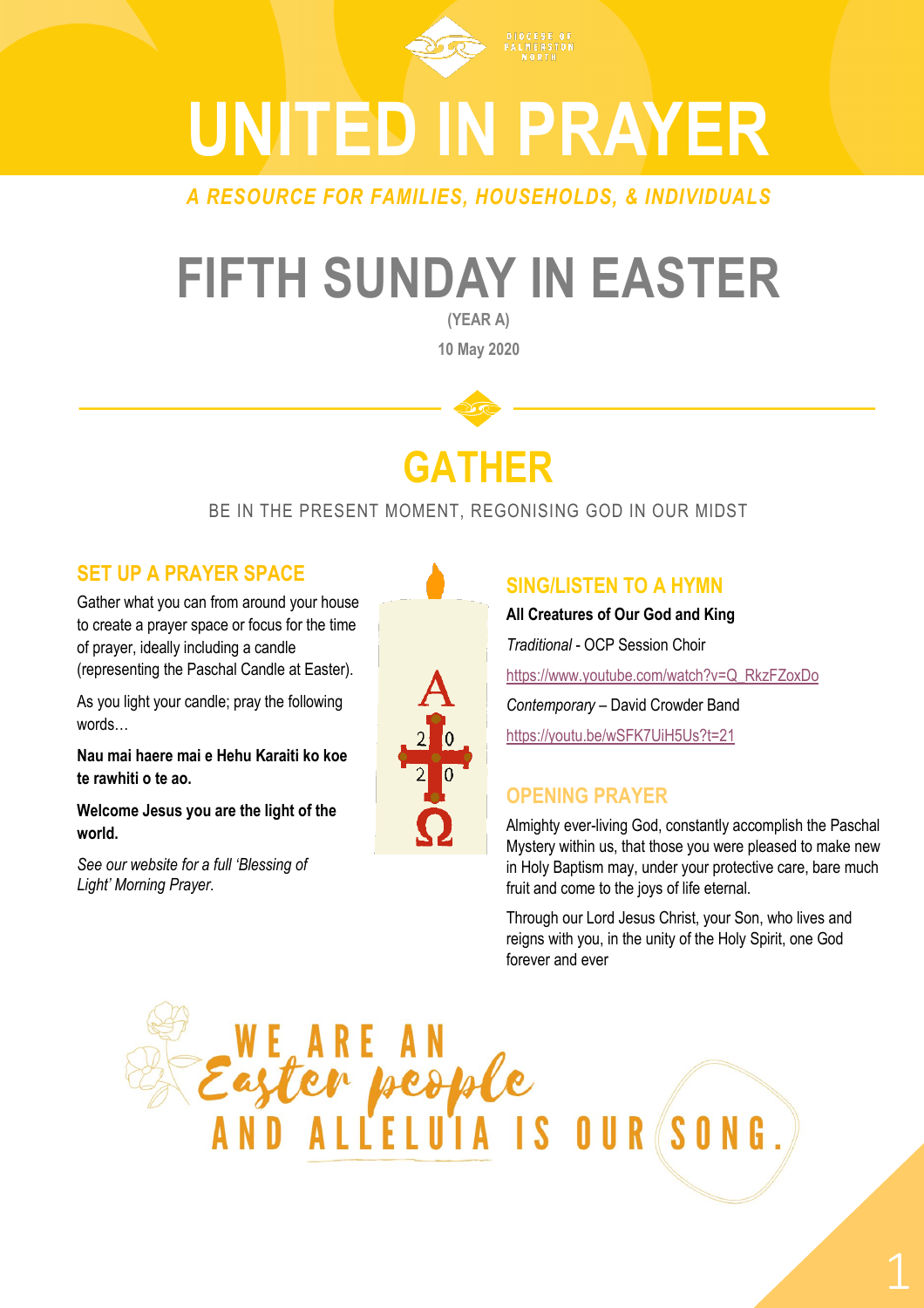

**Here you will find references for this weekend's readings.**

**While we cannot physically gather for Mass, the Word of God is what can nourish us.** 

# **THIS WEEKS READINGS**

Open a Bible or vist [universalis.com](https://universalis.com/mass.htm) to find the readings.

#### **FIRST READING: Acts 6:1-7**

*They elected seven men full of the Holy Spirit*

#### **RESPONSORIAL PSALM 32(33):1-2,4-5,18-19**

*Lord, let your mercy be on us, as we place our trust in you.*

You can pray the Psalm by listening along to it sung [here.](https://www.youtube.com/watch?v=jdVkont7tu8)

#### **SECOND READING: 1 Peter 2:4-9**

*Christ is the living stone, chosen by God and precious to him*

### **GOSPEL: John 14:1-12**

*I am the Way, the Truth and the Life*

Jesus said to his disciples:

'Do not let your hearts be troubled. Trust in God still, and trust in me. There are many rooms in my Father's house; if there were not, I should have told you. I am going now to prepare a place for you, and after I have gone and prepared you a place, I shall return to take you with me; so that where I am you may be too. You know the way to the place where I am going.'

Thomas said, 'Lord, we do not know where you are going, so how can we know the way?' Jesus said:

'I am the Way, the Truth and the Life.

No one can come to the Father except through me. If you know me, you know my Father too.

From this moment you know him and have seen him.'

Philip said, 'Lord, let us see the Father and then we shall be satisfied.' 'Have I been with you all this time, Philip,' said Jesus to him 'and you still do not know me?

'To have seen me is to have seen the Father, so how can you say, "Let us see the Father"? Do you not believe that I am in the Father and the Father is in me?

The words I say to you I do not speak as from myself: it is the Father, living in me, who is doing this work. You must believe me when I say

that I am in the Father and the Father is in me;

believe it on the evidence of this work, if for no other reason.

I tell you most solemnly,

whoever believes in me will perform the same works as I do myself, he will perform even greater works, because I am going to the Father.'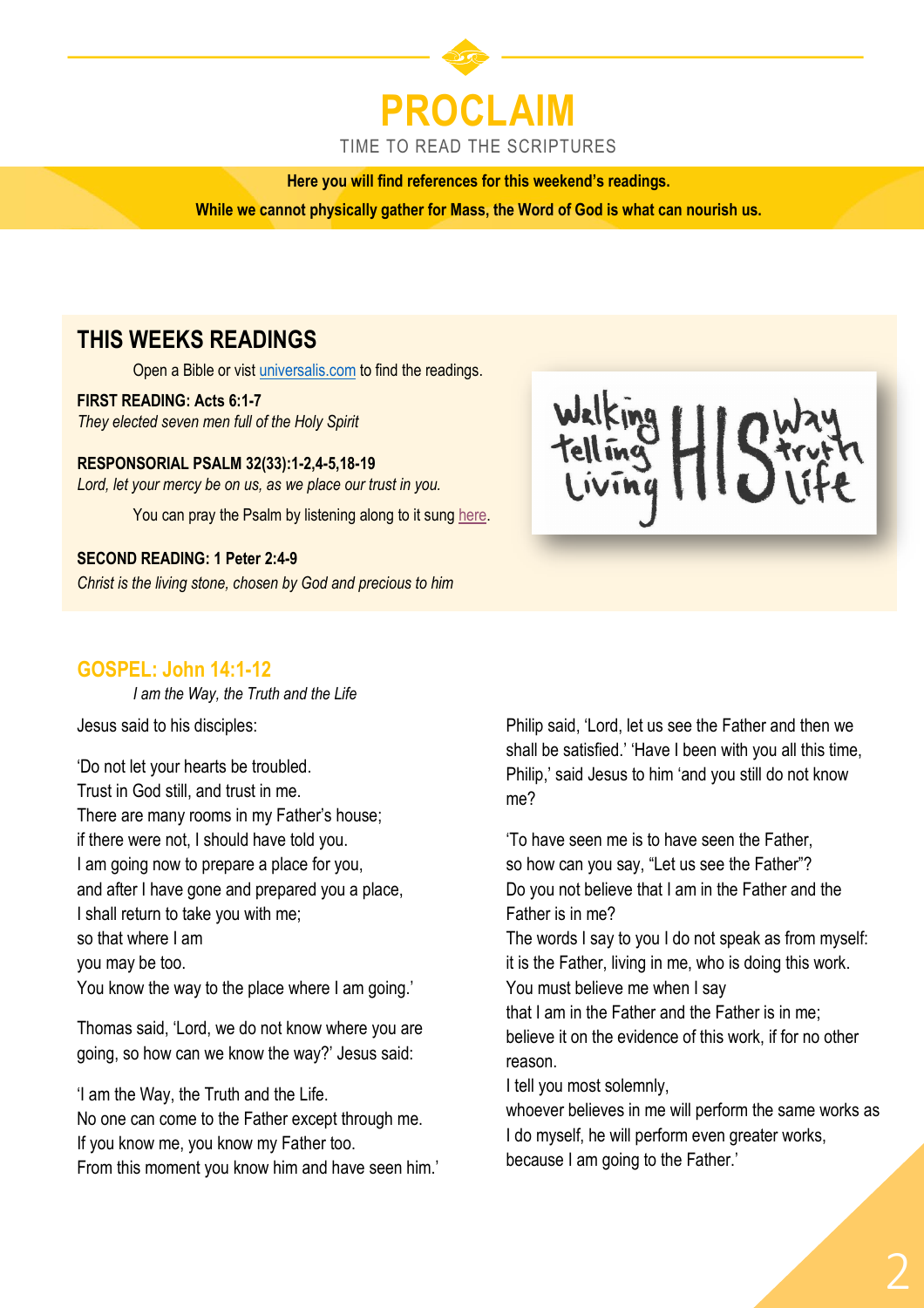

**This section of the prayer resource is designed to be adapted for people depending on who and how you are gathering to pray. This week you can find reflections for children, for young people and for everyone.**

- **1. FOR CHILDREN**
- **2. FOR YOUNG PEOPLE**
- **3. FOR EVERYONE**

# **1. FOR CHILDREN**

Today's reading is a little bit complicated. Jesus is telling his disciples that he is the Son of God. But the disciples find it difficult to understand.

Right at the beginning of today's gospel, Jesus tells the disciples not to be worried and to trust in him.

#### **What does it mean to trust someone?**

Trusting someone means believing that they are always there for us, that they are always willing to help us, that they will comfort us when we are upset or frightened.

We all need people in our lives that we trust. **Who do you trust?**

#### **How does it feel when someone breaks your trust?**

#### **Do other people trust you? How can we help other people to trust in us?**

People are more likely to trust us if we are kind, if we listen to what others are saying, if we are willing to help, and if we tell the truth.

We can also trust in God. We know that God is always there for us and wants what's best for us. God is always ready to listen.

#### **How can we share our worries with God? How can we show our trust in God?**

We can talk to God through prayer. When we pray we can share all our worries and fears and also all our joys and hopes with God.

And we can show our trust in God by listening to what Jesus asks of us and trying to follow him. By loving one another and by doing what is right, we are doing what God wants us to do.

**This week how will you show your trust in God?** 

**This week what will you do for the people who trust in you?**

*Adapted from CAFOD UK's Children's Liturgy Reflection*



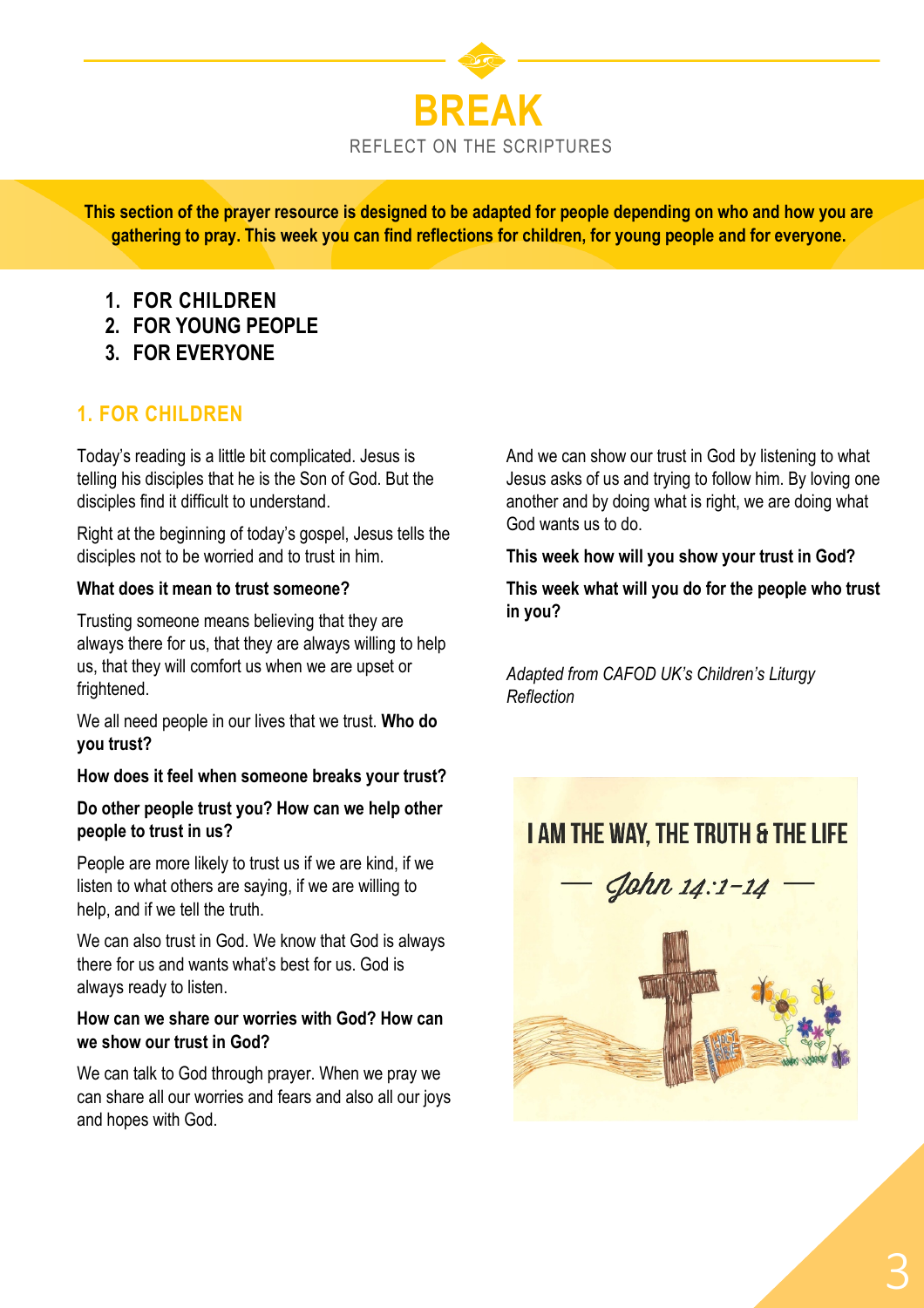

## **2. FOR YOUNG PEOPLE**

Today, in our first reading, we hear about that guy Stephen. Stephen is a bit of a tank in the Christian world – why? Because he was the first martyr of Christianity. And what is a martyr? Well, a martyr is defined as "one who chooses to suffer even to the point of death, rather than renounce or abandon their religious principles".

So, Stephen must have REALLY believed in Jesus and the message of the Gospel – so much so that he was prepared to suffer greatly. I don't know about you, but I don't meet these kinds of people often! Stephen has heard the Gospel and he is all in! Imagine what it must be like to be so sure about something in your own life! That must be amazing right?

Stephen was a deacon of the church, and a deacon is someone who serves. He was called to serve the most helpless – the widows, who back in the day, if they didn't have a husband or a son were basically left with nothing.

If we relate the service of Stephen to today, we might consider being like him. We CAN serve those who are the ones left with little during COVID 19. And why? Because God constantly reminds us the Good News of Jesus Christ is bigger than a COVID 19 pandemic!

Another legendary guy – Pope Francis - wrote a letter to you reminding you of this! Have you read it? The letter, called Christus Vivit, Francis tells us we are the Church of today! The church is not waiting for you to be Christian tomorrow! You are called to action now because you are baptised! Prayer, service, action and using your voice for those whose dignity is so smashed that they haven't got the will to get up and get going again – maybe you know what that is like? Maybe then, you also know what it is like to receive the gift of someone being there for you?

#### **Is this similar to your experience? Are aspects of your life difficult? Are you annoyed? Feeling over the lockdown? Struggling with your school stuff?**

Well look at the Gospel of today where Jesus says "I am the Way, the Truth, and the Life… whoever believes in me will do the works I do.

So, Jesus calls us to action – **Are you ready to respond?**

## **3. FOR EVERYONE**

In the first reading Peter speaks to the small communities of believers who are in the provinces of Asia Minor. At a time when Christians were suffering persecution, they are assured that although they do not have the legacy of temples and priestly lineage, they have Jesus Christ. Peter reminds them that Jesus had identified with "the stone that the builders rejected" and transformed himself into the "corner stone". As the living foundation of the faith, all who follow Jesus become 'living stones' of a holy house connected through faith. Each person chosen and called by Jesus is holy and precious, each life is gifted through and to God.

**How does the first reading speak to you at time when our churches are closed, and the liturgies and sacraments we have grown up with are remote or carried out behind closed doors? How do you feel without the regular Sunday routine and community around you? Have you experienced any sense of renewal or innovation in your prayer life?**

#### **Do you feel like a 'living stone' today? A part of the Church?**

In the Gospel we have read, Jesus tries to explain to his disciples about his relationship with his Father. It points to a mystery of faith of which in Jesus we see and know the Father. Likewise, the Father is known through the life and work of the Son, Jesus.

#### Think for a moment about your own family. **Are there common traits? Maybe physical resemblances that people can recognise? Or mannerisms you share?**

As you reflect on todays Gospel, keep in mind the ways in which we share characteristics with our family, but yet remain our own individuals at the same time. **What does Jesus tell his disciples about his relationship with the Father?**

The relationship between the Father and Jesus is so close that Jesus says that those who have seen and known Jesus have also seen and known the Father.

Today is also Mother's Day, where we celebrate and highlight the important role Mum's play in families and our communities. Maybe this deeper awareness from the Gospel of how we come to know one another through our relationships can inspire us with further gratitude for the mothers or maternal figures in our lives.

*Adapted from Pray as You Go & Loyola Press*